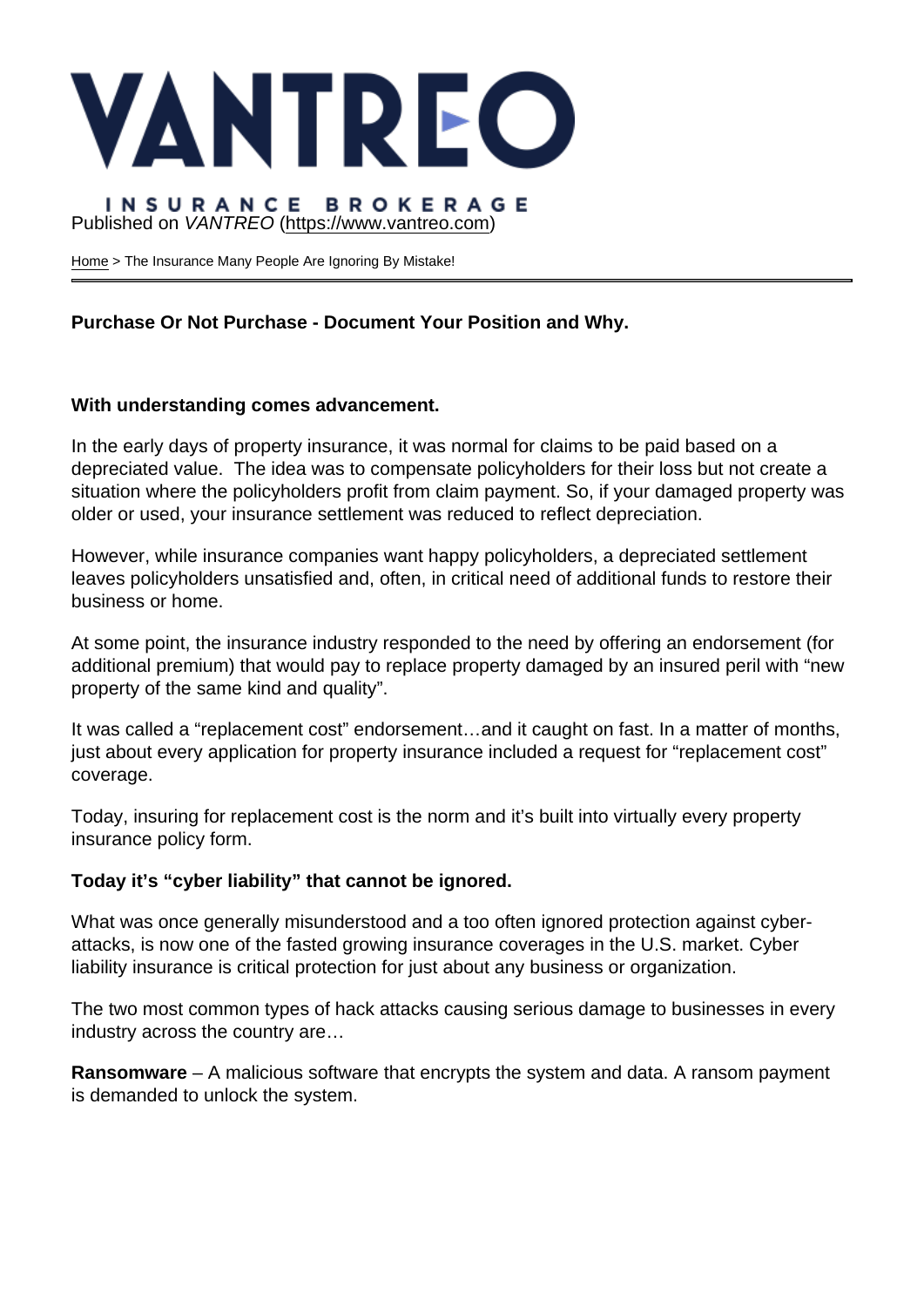Wire Transfer Fraud – Theft of money or securities due to a bad actor transferring funds from a bank account (that does not belong to them).

The statistics are frightening.

- Every 14 seconds ransomware attacks a business.
- 43% of cyber-attacks target small businesses.
- The average cost for a small to medium sized business to respond to a cyber-attack is over \$500,000 and rising.
- 60% of small and midsize businesses close their doors within 6 months of a cyber-attack.

Yes, insurance is available to help protect against cyber risk. However, every business owner should also be educated on how these attacks happen, where insurance coverage is triggered, and best practices to stop attacks before they start.

Stay tuned as we continue to deliver answers and education right here in the upcoming weeks.

VANTREO is here to help. If you need help or have a question on this or anything else, just reply here  $[1]$ !

div#block-block-4 .column { font-size: 11px; margin: 0; }

# CORPORATE MAILING

1901 W Corporate Way Ste 1 Anaheim, CA 92801 [info@vantreo.com](mailto:info@vantreo.com) [\(800\) 967-6543](tel:1-800-967-6543) Fax (707) 546-2915

**CHICO** 

VANTREO 2068 Talbert Dr Ste 100 Chico, CA 95928 [\(530\) 895-1555](tel:530-895-1555)

## EUREKA

Craig Hansen Insurance Service 2103 Third Street Eureka, CA 95501 [\(707\) 445-9691](tel:707-445-9691)